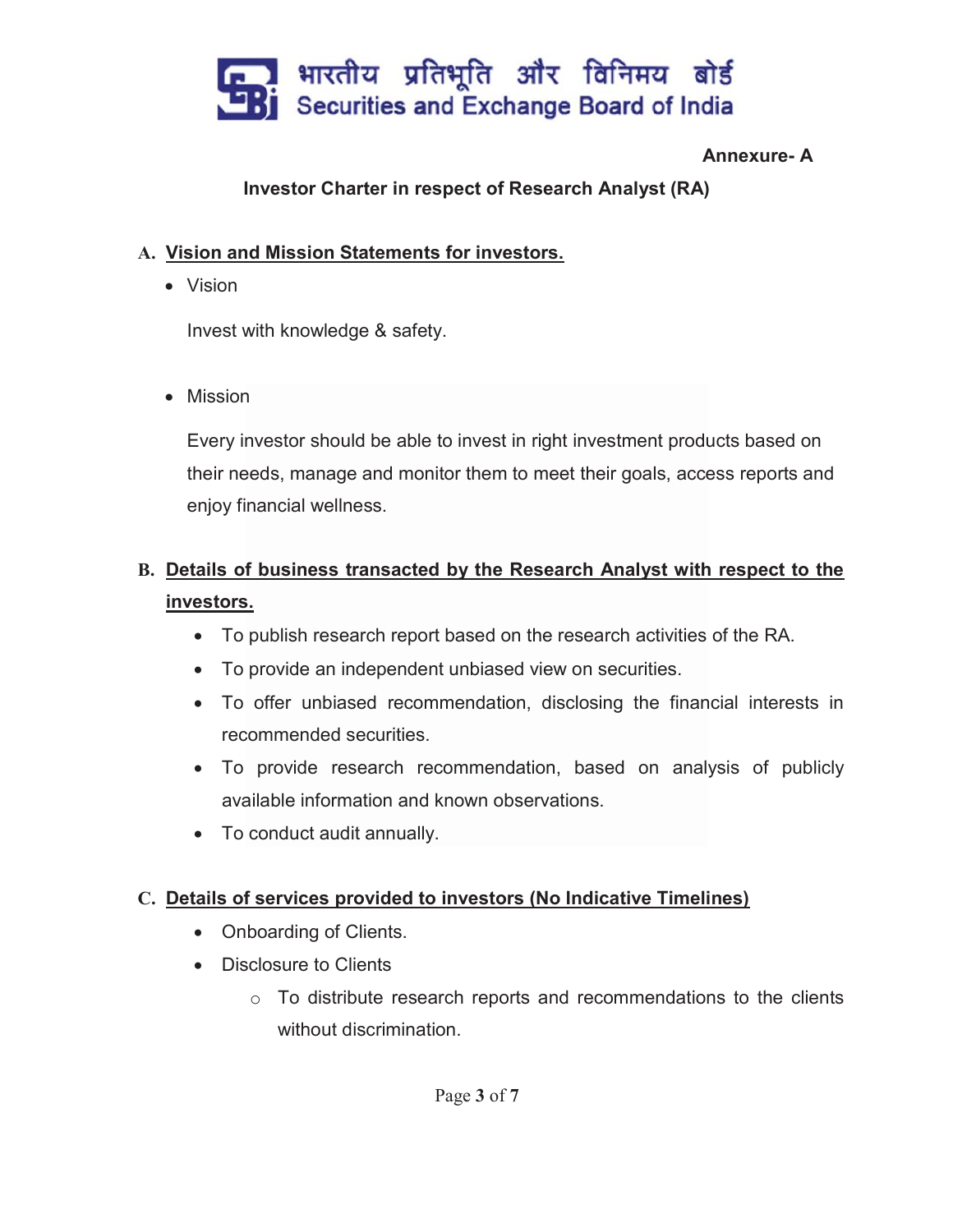# ▌ भारतीय प्रतिभूति और विनिमय बोर्ड<br>▌ Securities and Exchange Board of India

• To maintain confidentiality w.r.t publication of the research report until made available in the public domain.

## D. Details of grievance redressal mechanism and how to access it

In case of any grievance / complaint, an investor should approach the concerned research analyst and shall ensure that the grievance is resolved within 30 days.

If the investor's complaint is not redressed satisfactorily, one may lodge a complaint with SEBI on SEBI's SCORES portal which is a centralized web based complaints redressal system. SEBI takes up the complaints registered via SCORES with the concerned intermediary for timely redressal. SCORES facilitates tracking the status of the complaint.

With regard to physical complaints, investors may send their complaints to: Office of Investor Assistance and Education, Securities and Exchange Board of India, SEBI Bhavan. Plot No. C4-A, 'G' Block, Bandra-Kurla Complex, Bandra (E), Mumbai - 400 051.

### E. Expectations from the investors (Responsibilities of investors).

- Do's
- i. Always deal with SEBI registered Research Analyst.
- ii. Ensure that the Research Analyst has a valid registration certificate.
- iii. Check for SEBI registration number.
- iv. Please refer to the list of all SEBI registered Research Analysts which is available on SEBI website in the following link: (https://www.sebi.gov.in/sebiweb/other/OtherAction.do?doRecognisedFpi=yes &intmId=14